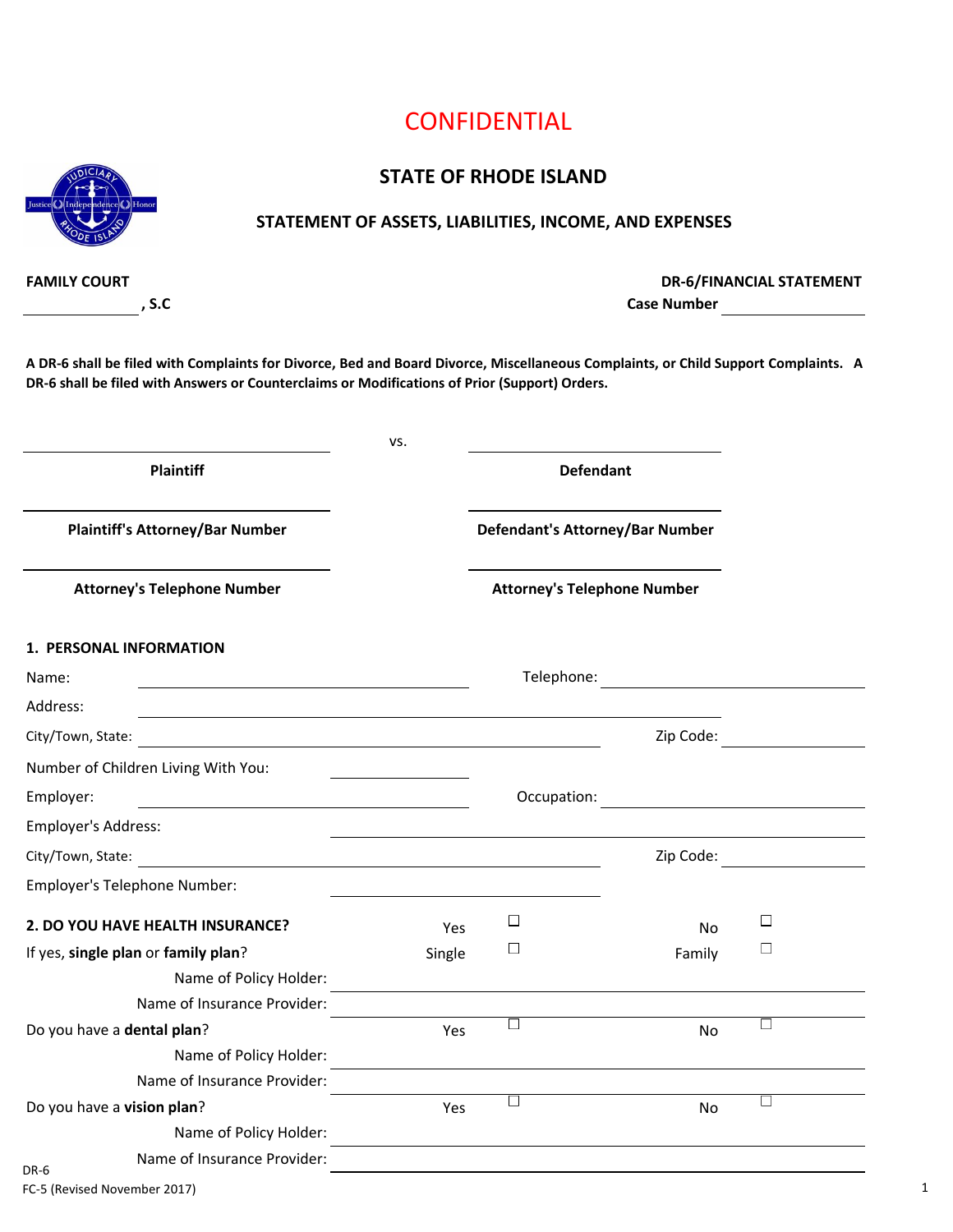| 3. TOTAL ASSETS (From Page 7)                    |                                                    | \$     | <b>TOTAL LIABILITIES (From Page 8)</b>      |                | \$       |
|--------------------------------------------------|----------------------------------------------------|--------|---------------------------------------------|----------------|----------|
|                                                  | <b>Total Monthly Gross Income (From Page 2)</b>    | \$     | <b>Total Monthly Expenses (From Page 5)</b> |                | \$       |
|                                                  | 4. GROSS INCOME FROM ALL SOURCES                   |        |                                             |                |          |
|                                                  |                                                    | Weekly | <b>Bi-Weekly</b>                            | <b>Monthly</b> | Annual   |
| a) Base Pay from Salary/Wages                    |                                                    |        |                                             |                | \$       |
| b) Overtime                                      |                                                    |        |                                             |                | \$       |
| c) Part-Time Job<br>from your latest tax return) | d) Self-Employment (Attach a completed Schedule C  |        |                                             |                | \$<br>\$ |
| e) Tips                                          |                                                    |        |                                             |                | \$       |
| f) Commissions                                   |                                                    |        |                                             |                | \$       |
| g) Bonuses                                       |                                                    |        |                                             |                | \$       |
|                                                  | Subtotal: \$                                       |        | \$                                          | \$             | \$       |
| h) Dividends                                     |                                                    |        |                                             |                | \$       |
| i) Interest                                      |                                                    |        |                                             |                | \$       |
| j) Trusts                                        |                                                    |        |                                             |                | \$       |
| k) Annuities                                     |                                                    |        |                                             |                | \$       |
| I) Pensions                                      |                                                    |        |                                             |                | \$       |
| m) Retirement Funds                              |                                                    |        |                                             |                | \$       |
| n) Social Security                               |                                                    |        |                                             |                | \$       |
| o) Disability                                    |                                                    |        |                                             |                | \$       |
| p) Unemployment Insurance                        |                                                    |        |                                             |                | \$       |
| q) Worker's Compensation                         |                                                    |        |                                             |                | \$       |
| r) Public Assistance (welfare, etc.)             |                                                    |        |                                             |                | \$       |
| s) Child Support                                 |                                                    |        |                                             |                | \$       |
| t) Alimony                                       |                                                    |        |                                             |                | \$       |
| completed Schedule A on Page 9)                  | u) Rental from Income Producing Property (Attach a |        |                                             |                | \$       |
| v) Royalties and other rights                    |                                                    |        |                                             |                | \$       |
|                                                  | w) Contributions from household members            |        |                                             |                | \$       |
|                                                  | x) Income from S-Corps, C-Corps, LLCs, etc.        |        |                                             |                | \$       |
| y) Capital Gains                                 |                                                    |        |                                             |                | \$       |
| z) Other Income (Specify below):                 |                                                    |        |                                             |                | \$       |
| Other:                                           |                                                    |        |                                             |                | \$       |
| Other:                                           |                                                    |        |                                             |                | \$       |
| Other:                                           |                                                    |        |                                             |                | \$       |
|                                                  | Total Gross Income: \$                             |        | \$                                          | \$             | \$       |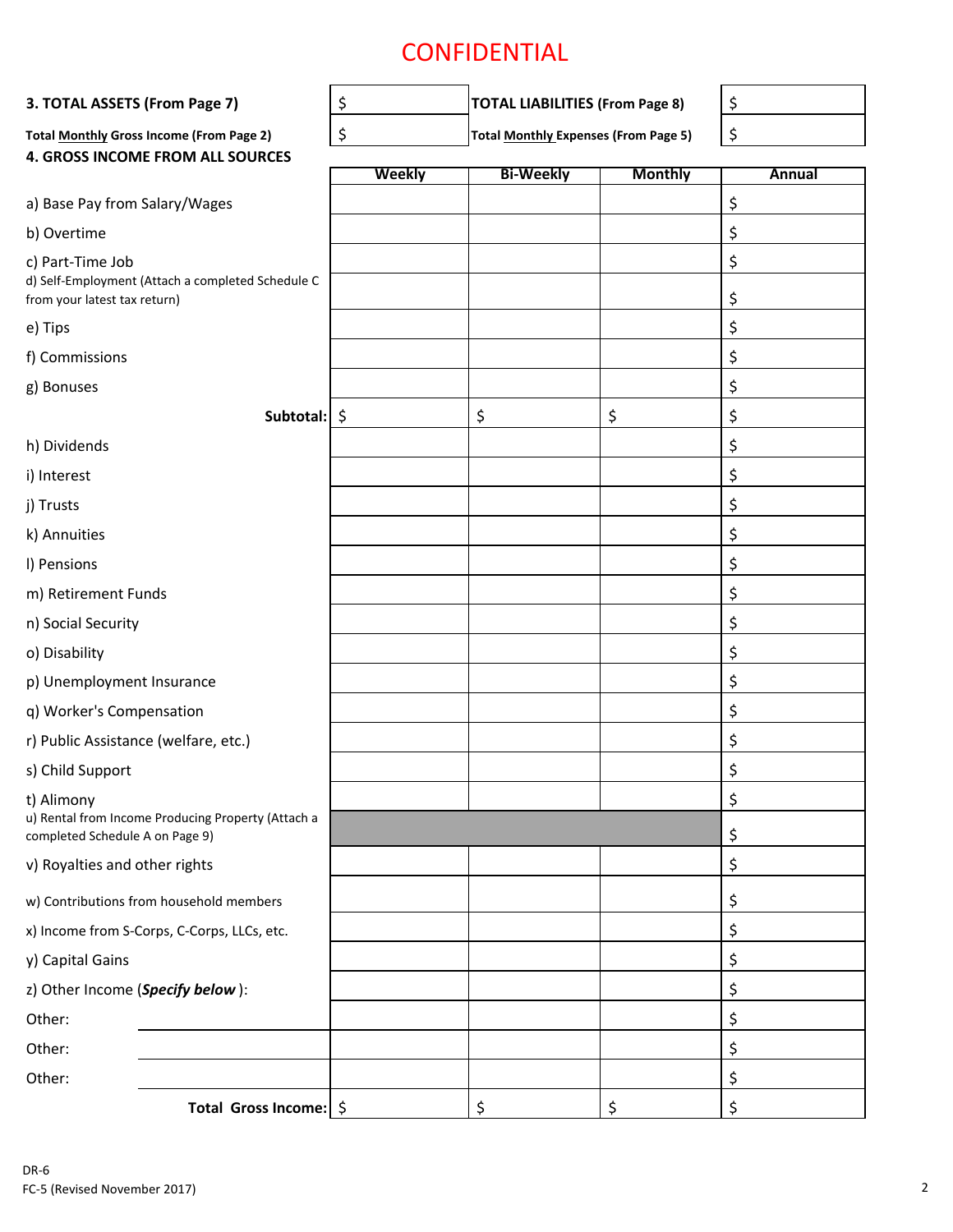#### **5. EXPENSES (pages 3, 4, and 5)**

|                                            | Weekly | <b>Bi-Weekly</b> | <b>Monthly</b> | Annual |
|--------------------------------------------|--------|------------------|----------------|--------|
| 1. Housing                                 |        |                  |                |        |
| Rent                                       |        |                  |                | \$     |
| Mortgage Payment (Principle and Interest)  |        |                  |                | \$     |
| <b>Property Tax</b>                        |        |                  |                | \$     |
| Condo Fee                                  |        |                  |                | \$     |
| <b>Home Maintenance</b>                    |        |                  |                | \$     |
| Snow Removal/Lawn Care                     |        |                  |                | \$     |
| Other:                                     |        |                  |                | \$     |
| Total Housing:   \$                        |        | \$               | \$             | \$     |
| 2. Utilities                               |        |                  |                |        |
| <b>Heating Oil</b>                         |        |                  |                | \$     |
| Wood/Coal/Pellets                          |        |                  |                | \$     |
| Propane and Natural Gas                    |        |                  |                | \$     |
| Telephone/Cell Telephone                   |        |                  |                | \$     |
| Electricity                                |        |                  |                | \$     |
| Cable Television/Internet                  |        |                  |                | \$     |
| Water and Sewer                            |        |                  |                | \$     |
| <b>Trash Collection</b>                    |        |                  |                | \$     |
| Other:                                     |        |                  |                | \$     |
| Total Utilities: \$                        |        | \$               | \$             | \$     |
| 3. Insurance                               |        |                  |                |        |
| Homeowner                                  |        |                  |                | \$     |
| Renter                                     |        |                  |                | \$     |
| Vehicle                                    |        |                  |                | \$     |
| Health/Dental/Vision                       |        |                  |                | \$     |
| Life                                       |        |                  |                | \$     |
| Disability                                 |        |                  |                | Ā<br>Ş |
| Other:                                     |        |                  |                | \$     |
| Total Insurance: \$                        |        | \$               | \$             | \$     |
| 4. Uninsured Health Care Expenses          |        |                  |                |        |
| Medical                                    |        |                  |                | \$     |
| Dental                                     |        |                  |                | \$     |
| Orthodontics                               |        |                  |                | \$     |
| Eye Care/Glasses/Contact Lenses            |        |                  |                | \$     |
| <b>Prescription Drugs</b>                  |        |                  |                | \$     |
| Therapy and Counseling                     |        |                  |                | \$     |
| Other:                                     |        |                  |                | \$     |
| Total Uninsured Health Care Expenses:   \$ |        | \$               | \$             | \$     |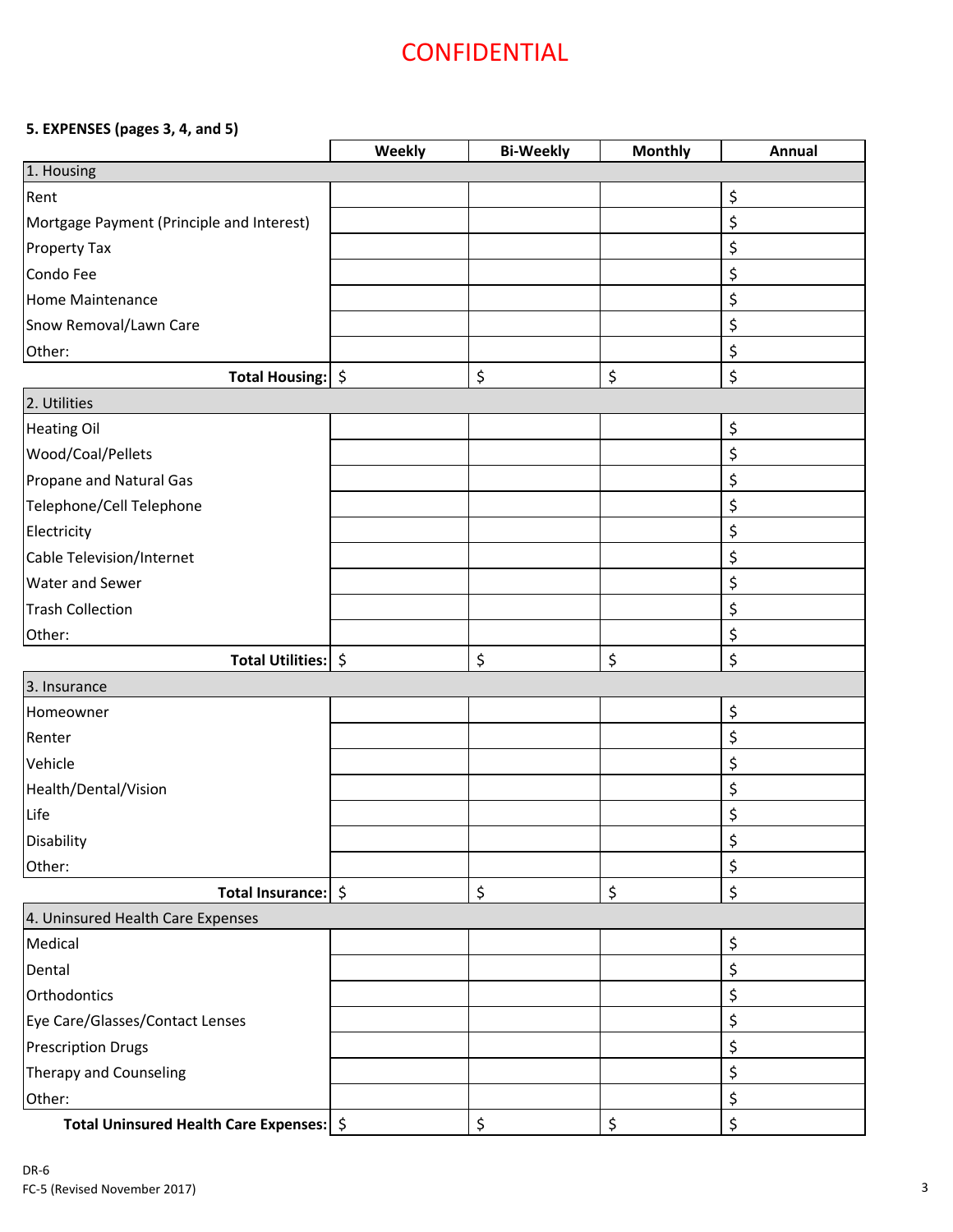### Expenses Continued to page 4

### **5. EXPENSES (continued)**

|                                                | Weekly | <b>Bi-Weekly</b> | <b>Monthly</b> | Annual |
|------------------------------------------------|--------|------------------|----------------|--------|
| 5. Transportation                              |        |                  |                |        |
| Primary Vehicle Payment                        |        |                  |                | \$     |
| <b>Other Vehicle Payments</b>                  |        |                  |                | \$     |
| Vehicle Maintenance                            |        |                  |                | \$     |
| <b>Gas and Oil</b>                             |        |                  |                | \$     |
| Registration and Tax                           |        |                  |                | \$     |
| Other:                                         |        |                  |                | \$     |
| Other:                                         |        |                  |                | \$     |
| Other:                                         |        |                  |                | \$     |
| Total Transportation:   \$                     |        | \$               | \$             | \$     |
| 6. General and Personal Expenses               |        |                  |                |        |
| Groceries                                      |        |                  |                | \$     |
| Meals Eaten Out or Taken Out                   |        |                  |                | \$     |
| <b>Tobacco/Alcohol Products</b>                |        |                  |                | \$     |
| <b>Clothing and Shoes</b>                      |        |                  |                | \$     |
| <b>Hair Care</b>                               |        |                  |                | \$     |
| <b>Toiletries and Cosmetics</b>                |        |                  |                | \$     |
| Pet Food and Care                              |        |                  |                | \$     |
| <b>Church and Charities</b>                    |        |                  |                | \$     |
| Laundry and Dry Cleaning                       |        |                  |                | \$     |
| Gifts                                          |        |                  |                | \$     |
| <b>Newspapers and Magazines</b>                |        |                  |                | \$     |
| Education (personal)                           |        |                  |                | \$     |
| Dues and Memberships                           |        |                  |                | \$     |
| Vacations                                      |        |                  |                | \$     |
| <b>Entertainment and Recreation</b>            |        |                  |                | \$     |
| Other:                                         |        |                  |                | \$     |
| Total General and Personal Expenses:   \$      |        | \$               | \$             | \$     |
| 7. Children's Expenses and Activities          |        |                  |                |        |
| Children's Clothing                            |        |                  |                | \$     |
| <b>Diapers</b>                                 |        |                  |                | \$     |
| Day Care                                       |        |                  |                | \$     |
| <b>School Supplies</b>                         |        |                  |                | \$     |
| <b>School Lunches</b>                          |        |                  |                | \$     |
| <b>Tuition and Lessons</b>                     |        |                  |                | \$     |
| <b>Sports and Camps</b>                        |        |                  |                | \$     |
| Other:                                         |        |                  |                | \$     |
| Total Children's Expenses and Activities:   \$ |        | \$               | \$             | \$     |

DR-6 FC-5 (Revised November 2017) 4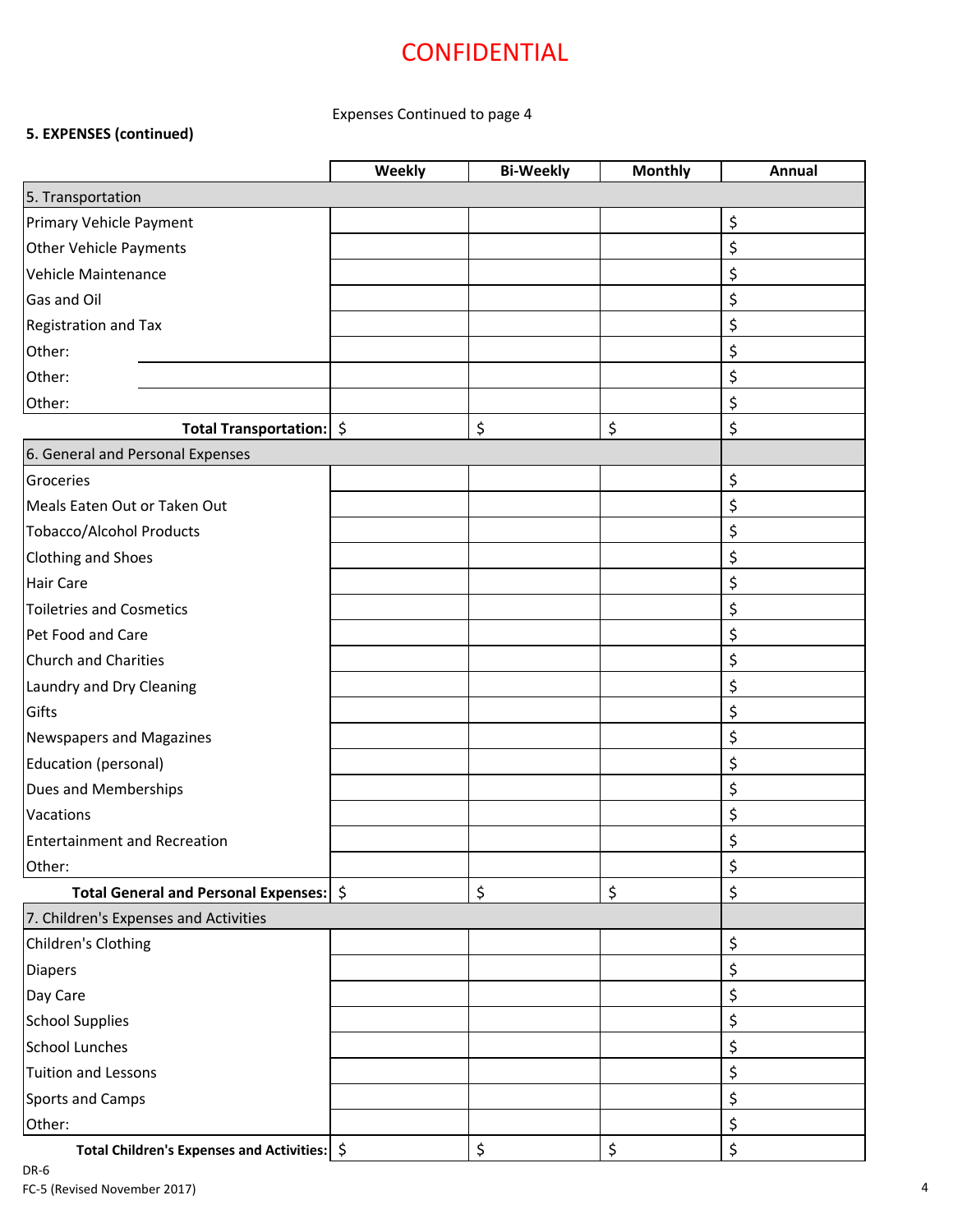### Expenses Continued to page 5

### **5. EXPENSES (continued)**

|                                                                                       | Weekly | <b>Bi-Weekly</b> | <b>Monthly</b> | Annual |
|---------------------------------------------------------------------------------------|--------|------------------|----------------|--------|
| 8. Other Expenses (For example, ungarnished child support or alimony). Specify below. |        |                  |                |        |
|                                                                                       |        |                  |                | \$     |
|                                                                                       |        |                  |                | \$     |
|                                                                                       |        |                  |                | \$     |
|                                                                                       |        |                  |                | \$     |
|                                                                                       |        |                  |                | \$     |
|                                                                                       |        |                  |                | \$     |
| Total Other Expenses:   \$                                                            |        | \$               | \$             | \$     |
| 9. Deductions from Paycheck                                                           |        |                  |                |        |
| <b>Federal Income Tax</b>                                                             |        |                  |                | \$     |
| <b>Number of</b>                                                                      |        |                  |                |        |
| exemptions:                                                                           |        |                  |                | \$     |
| State Income Tax<br><b>Number of</b>                                                  |        |                  |                | \$     |
| exemptions:                                                                           |        |                  |                | \$     |
| Social Security                                                                       |        |                  |                | \$     |
| Medicare                                                                              |        |                  |                | \$     |
| Local TDI                                                                             |        |                  |                | \$     |
| State Retirement                                                                      |        |                  |                | \$     |
| <b>Union Dues</b>                                                                     |        |                  |                | \$     |
| Garnishments                                                                          |        |                  |                | \$     |
| 401(k)                                                                                |        |                  |                | \$     |
| <b>Other Retirement Plans</b>                                                         |        |                  |                | \$     |
| Other:                                                                                |        |                  |                | \$     |
| Total Deductions from Paycheck:   \$                                                  |        | \$               | \$             | \$     |
| 10. Financial                                                                         |        |                  |                |        |
| Loan Payments                                                                         |        |                  |                | \$     |
| Other Debts                                                                           |        |                  |                | \$     |
| Savings                                                                               |        |                  |                | \$     |
| <b>IRA</b>                                                                            |        |                  |                | \$     |
| Other:                                                                                |        |                  |                | \$     |
| Total Financial: \$                                                                   |        | \$               | \$             | \$     |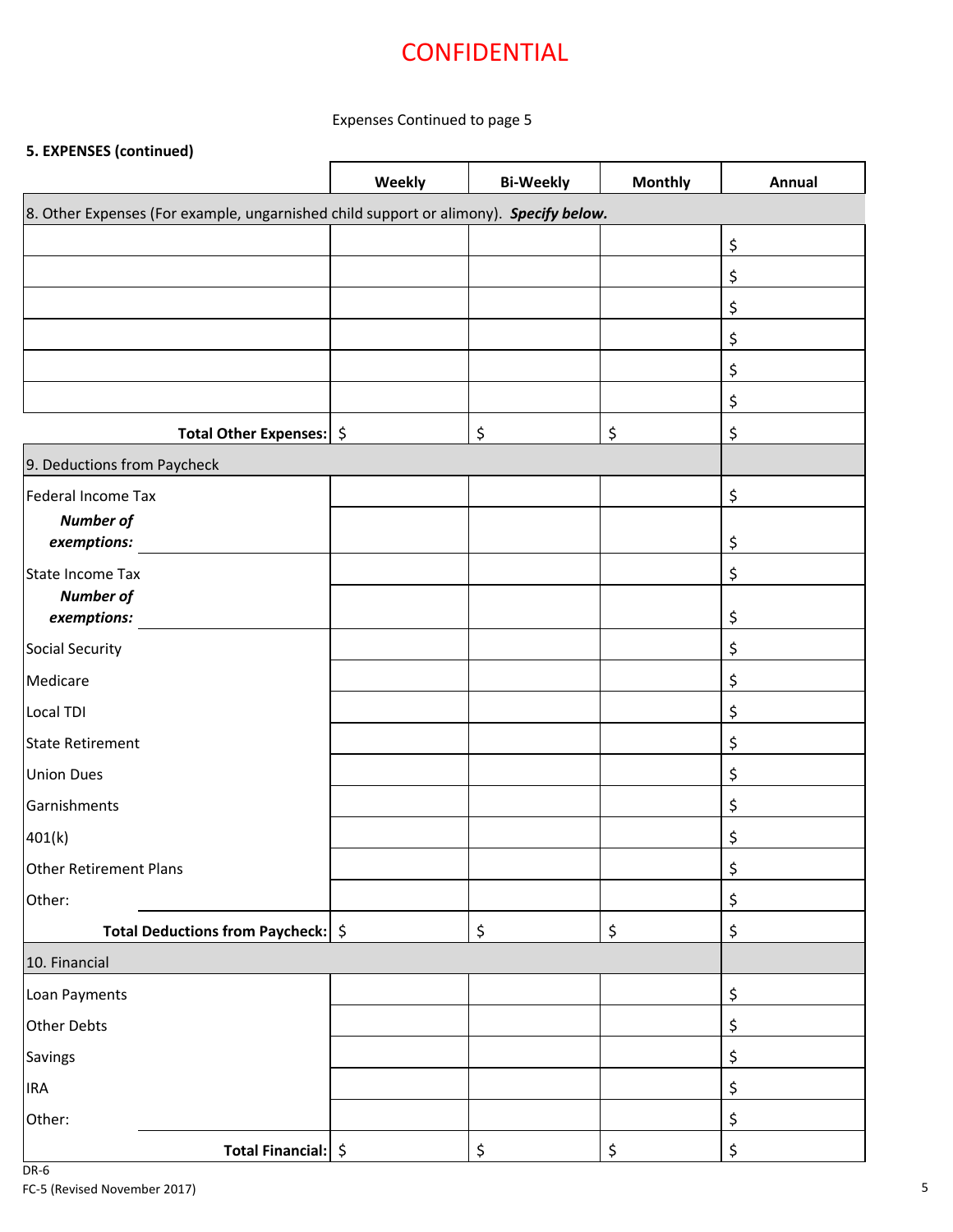| <b>TOTAL EXPENSES:</b> |                                                                                         | \$                  | \$                       | \$                             | \$     |
|------------------------|-----------------------------------------------------------------------------------------|---------------------|--------------------------|--------------------------------|--------|
| 6. ASSETS              |                                                                                         |                     |                          |                                |        |
|                        |                                                                                         |                     |                          |                                |        |
| A. Real Estate         |                                                                                         |                     |                          |                                |        |
| Primary Residence      |                                                                                         |                     |                          |                                |        |
|                        | Address: (street address, city, state, zip)                                             |                     |                          |                                |        |
| Title Held in Name of: |                                                                                         |                     |                          |                                |        |
| Fair Market Value:     |                                                                                         |                     | - Mortgage Balance:      |                                |        |
|                        |                                                                                         |                     |                          | Equity: $\frac{1}{5}$          |        |
| Real Estate:           |                                                                                         |                     |                          |                                |        |
|                        | Address: (street address, city, state, zip)                                             |                     |                          |                                |        |
| Title Held in Name of: |                                                                                         |                     |                          |                                |        |
| Fair Market Value:     |                                                                                         |                     | - Mortgage Balance:   \$ |                                |        |
|                        |                                                                                         |                     |                          | Equity: \$                     |        |
| Real Estate:           |                                                                                         |                     |                          |                                |        |
|                        | Address: (street address, city, state, zip)                                             |                     |                          |                                |        |
| Title Held in Name of: |                                                                                         |                     |                          |                                |        |
| Fair Market Value:     |                                                                                         | - Mortgage Balance: |                          |                                |        |
|                        |                                                                                         |                     |                          | Equity: \$                     |        |
|                        |                                                                                         |                     |                          | Total Real Estate Equity:   \$ |        |
| B. Motor Vehicle:      |                                                                                         |                     |                          |                                |        |
|                        | Year                                                                                    | Make                | Market Value             | Vehicle Loan                   | Equity |
| Vehicle 1              |                                                                                         |                     |                          |                                | \$     |
| Vehicle 2              |                                                                                         |                     |                          |                                |        |
| Vehicle 3              |                                                                                         |                     |                          |                                |        |
|                        |                                                                                         |                     |                          | Total: $\frac{1}{2}$           |        |
|                        | C. List IRA, Keough, Pension Profit Sharing, 401k, other Retirement or Financial Plans, |                     |                          |                                |        |
|                        | Financial Institution or Plan Names:                                                    |                     |                          |                                |        |
| Type                   |                                                                                         | Name                |                          |                                | Value  |
|                        |                                                                                         |                     |                          |                                |        |
|                        |                                                                                         |                     |                          |                                |        |
|                        |                                                                                         |                     |                          |                                |        |
|                        |                                                                                         |                     |                          | Total: \$                      |        |
| D. Annuity Plan(s):    |                                                                                         |                     |                          |                                |        |
|                        | <b>Company Name</b>                                                                     |                     |                          |                                | Value  |
|                        |                                                                                         |                     |                          |                                |        |
|                        |                                                                                         |                     |                          |                                |        |
|                        |                                                                                         |                     |                          | Total: $\oint$                 |        |
|                        | E. Life Insurance: Present Cash Value                                                   |                     |                          |                                |        |
|                        |                                                                                         |                     |                          |                                |        |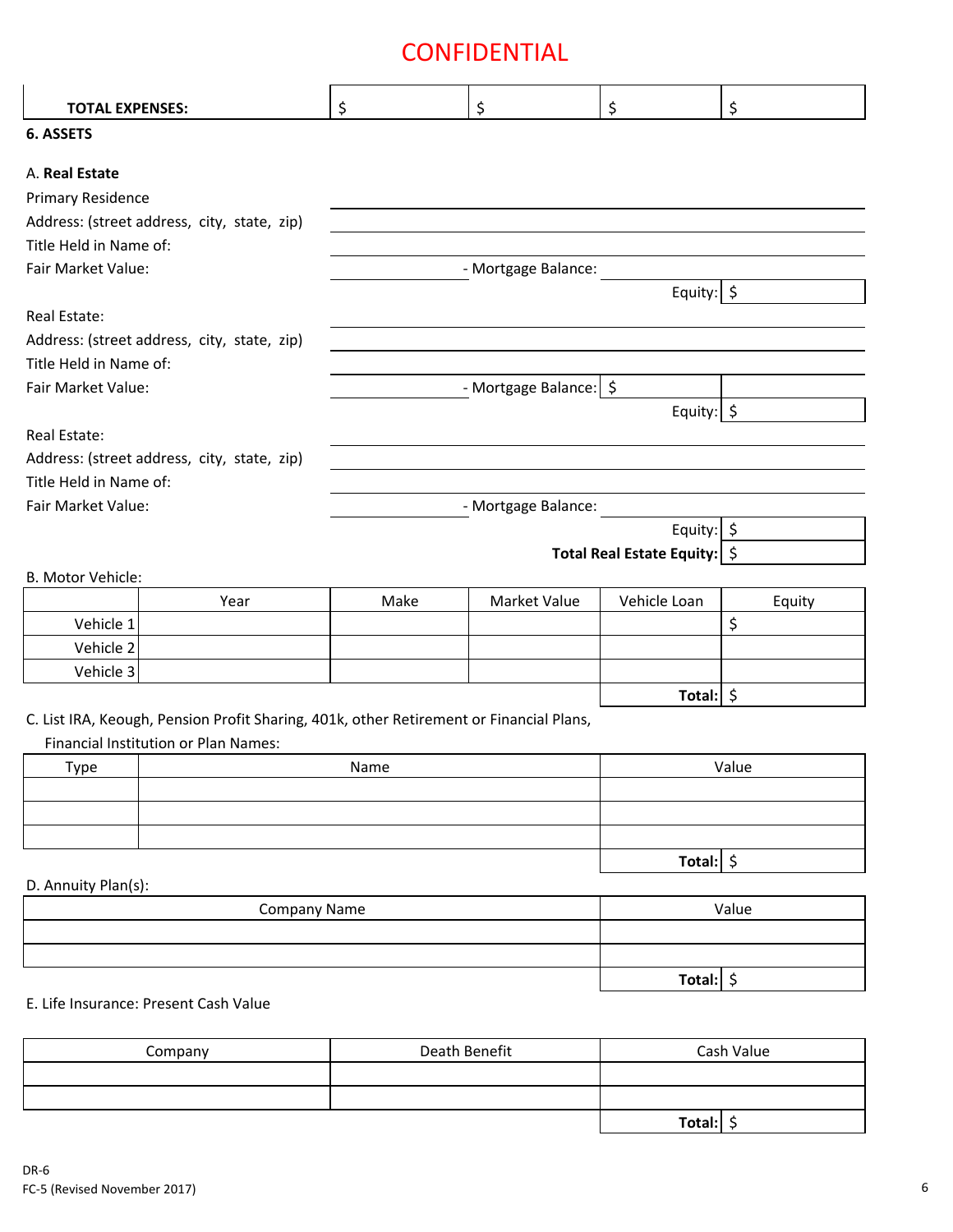#### Assets Continued to page 7

#### **6. ASSETS (continued)**

F.) Savings and Checking Accounts, Money Market Accounts, Certificates of Deposit -- Which are held individually, jointly, in the name of another person for your benefit, or held by you for the benefit of your minor child(ren):

| Institutions | Type |        | Value |
|--------------|------|--------|-------|
|              |      |        |       |
|              |      |        |       |
|              |      | Total: |       |

#### G.) List Mutual Funds, Stocks, Bonds, Savings Bonds, Brokerage Accounts:

| Firm | Type |           | Value |
|------|------|-----------|-------|
|      |      |           |       |
|      |      |           |       |
|      |      |           |       |
|      |      |           |       |
|      |      | Total: \$ |       |

#### H.) Financial Claims or Settlements from Any Source:

| Description | Value  |
|-------------|--------|
|             |        |
|             |        |
|             | Total: |

#### I.) Deferred Compensation:

| Description |        | Value |
|-------------|--------|-------|
|             |        |       |
|             |        |       |
|             | Total: |       |

#### J.) Additional Assets: (Ownership Interest in Corporation, LLC, Life Estate)

| Type        | Name | Value |
|-------------|------|-------|
|             |      |       |
|             |      |       |
|             |      |       |
| <b>DR 6</b> |      |       |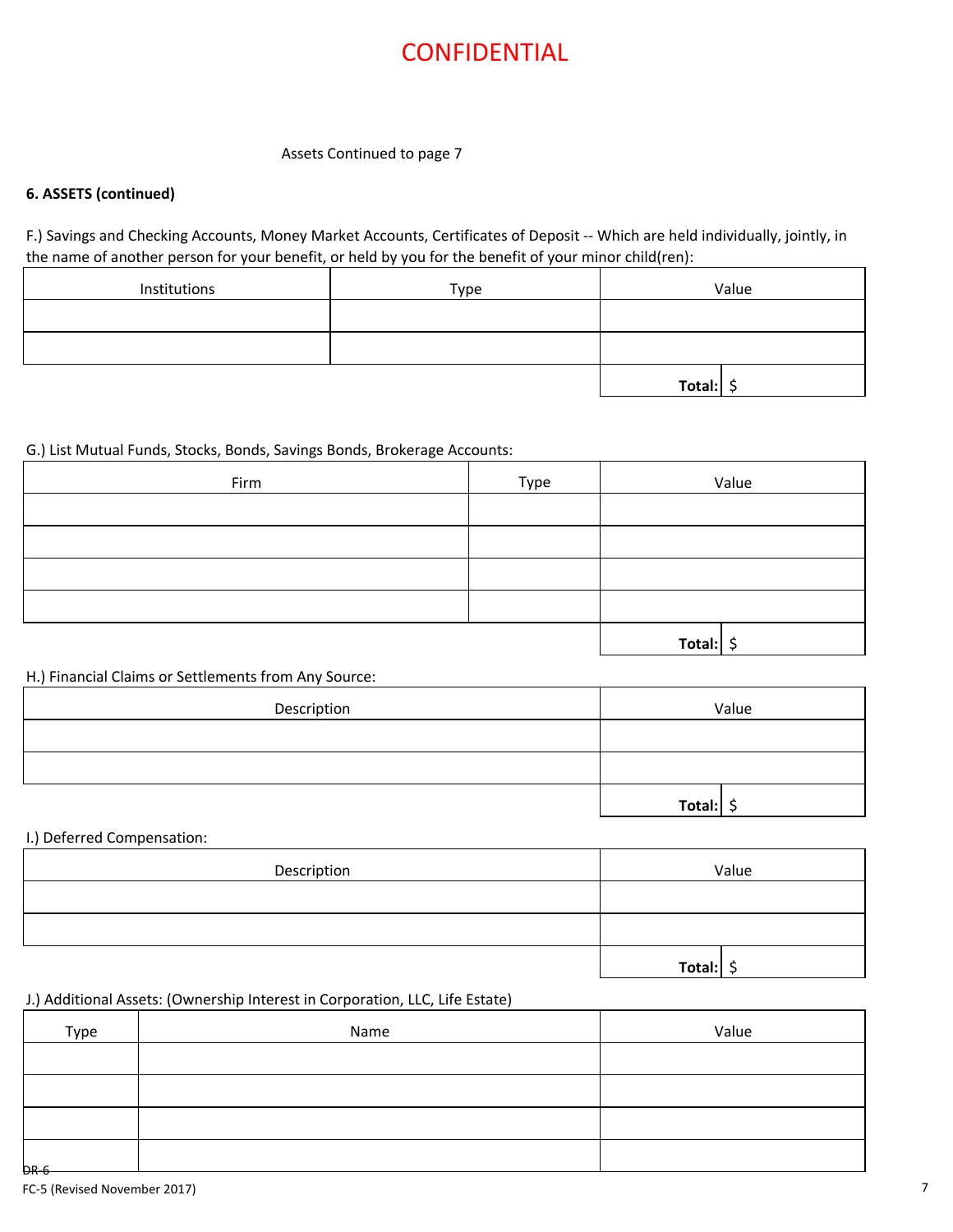| Total: $\frac{1}{2}$    |  |
|-------------------------|--|
| <b>TOTAL ASSETS: \$</b> |  |

### 7. **LIABILITIES** (For additional liabilities attach separate form)

|                                                                                                                                                                                       | Creditor                                                                                                                 | Nature of Debt              | Date Incurred                                                           | Amount Due | Monthly Payment |  |  |  |  |  |
|---------------------------------------------------------------------------------------------------------------------------------------------------------------------------------------|--------------------------------------------------------------------------------------------------------------------------|-----------------------------|-------------------------------------------------------------------------|------------|-----------------|--|--|--|--|--|
|                                                                                                                                                                                       |                                                                                                                          |                             |                                                                         |            |                 |  |  |  |  |  |
|                                                                                                                                                                                       |                                                                                                                          |                             |                                                                         |            |                 |  |  |  |  |  |
|                                                                                                                                                                                       |                                                                                                                          |                             |                                                                         |            |                 |  |  |  |  |  |
|                                                                                                                                                                                       |                                                                                                                          |                             |                                                                         |            |                 |  |  |  |  |  |
|                                                                                                                                                                                       |                                                                                                                          |                             |                                                                         |            |                 |  |  |  |  |  |
|                                                                                                                                                                                       |                                                                                                                          |                             |                                                                         |            |                 |  |  |  |  |  |
|                                                                                                                                                                                       |                                                                                                                          |                             |                                                                         |            |                 |  |  |  |  |  |
|                                                                                                                                                                                       |                                                                                                                          |                             |                                                                         |            |                 |  |  |  |  |  |
|                                                                                                                                                                                       |                                                                                                                          |                             | <b>TOTAL LIABILITIES:</b>   \$                                          |            | \$              |  |  |  |  |  |
|                                                                                                                                                                                       |                                                                                                                          |                             |                                                                         |            |                 |  |  |  |  |  |
|                                                                                                                                                                                       | Total Assets Minus Total Liabilities:   \$                                                                               |                             |                                                                         |            |                 |  |  |  |  |  |
|                                                                                                                                                                                       |                                                                                                                          |                             |                                                                         |            |                 |  |  |  |  |  |
| I certify under the pains and penalties of perjury, the information stated on the DR-6, my financial statement and the<br>attached schedules, if any, is complete, true and accurate. |                                                                                                                          |                             |                                                                         |            |                 |  |  |  |  |  |
| Signature <u>contained and the set of the set of the set of the set of the set of the set of the set of the set o</u>                                                                 |                                                                                                                          |                             |                                                                         |            |                 |  |  |  |  |  |
|                                                                                                                                                                                       |                                                                                                                          |                             |                                                                         |            |                 |  |  |  |  |  |
|                                                                                                                                                                                       |                                                                                                                          |                             |                                                                         |            |                 |  |  |  |  |  |
|                                                                                                                                                                                       |                                                                                                                          | <b>NOTARY CERTIFICATION</b> |                                                                         |            |                 |  |  |  |  |  |
|                                                                                                                                                                                       |                                                                                                                          |                             |                                                                         |            |                 |  |  |  |  |  |
|                                                                                                                                                                                       |                                                                                                                          |                             |                                                                         |            |                 |  |  |  |  |  |
|                                                                                                                                                                                       | through satisfactory evidence of identification; he/she executed and acknowledged said instrument to be his/her free act |                             | the/she is personally known to me and/or he/she proved his/her identity |            |                 |  |  |  |  |  |
| and deed.                                                                                                                                                                             |                                                                                                                          |                             |                                                                         |            |                 |  |  |  |  |  |
|                                                                                                                                                                                       |                                                                                                                          |                             |                                                                         |            |                 |  |  |  |  |  |
|                                                                                                                                                                                       |                                                                                                                          |                             |                                                                         |            |                 |  |  |  |  |  |
|                                                                                                                                                                                       |                                                                                                                          |                             |                                                                         |            |                 |  |  |  |  |  |
|                                                                                                                                                                                       | <b>FORM OF IDENTIFICATION:</b>                                                                                           |                             |                                                                         |            |                 |  |  |  |  |  |
| $\Box$                                                                                                                                                                                | Driver's License/State: __________                                                                                       |                             | License Number ________________                                         |            |                 |  |  |  |  |  |
| $\Box$                                                                                                                                                                                | <b>State of RI Identification</b>                                                                                        |                             |                                                                         |            |                 |  |  |  |  |  |
| □                                                                                                                                                                                     | Passport                                                                                                                 |                             |                                                                         |            |                 |  |  |  |  |  |
| DR-6                                                                                                                                                                                  |                                                                                                                          |                             |                                                                         |            |                 |  |  |  |  |  |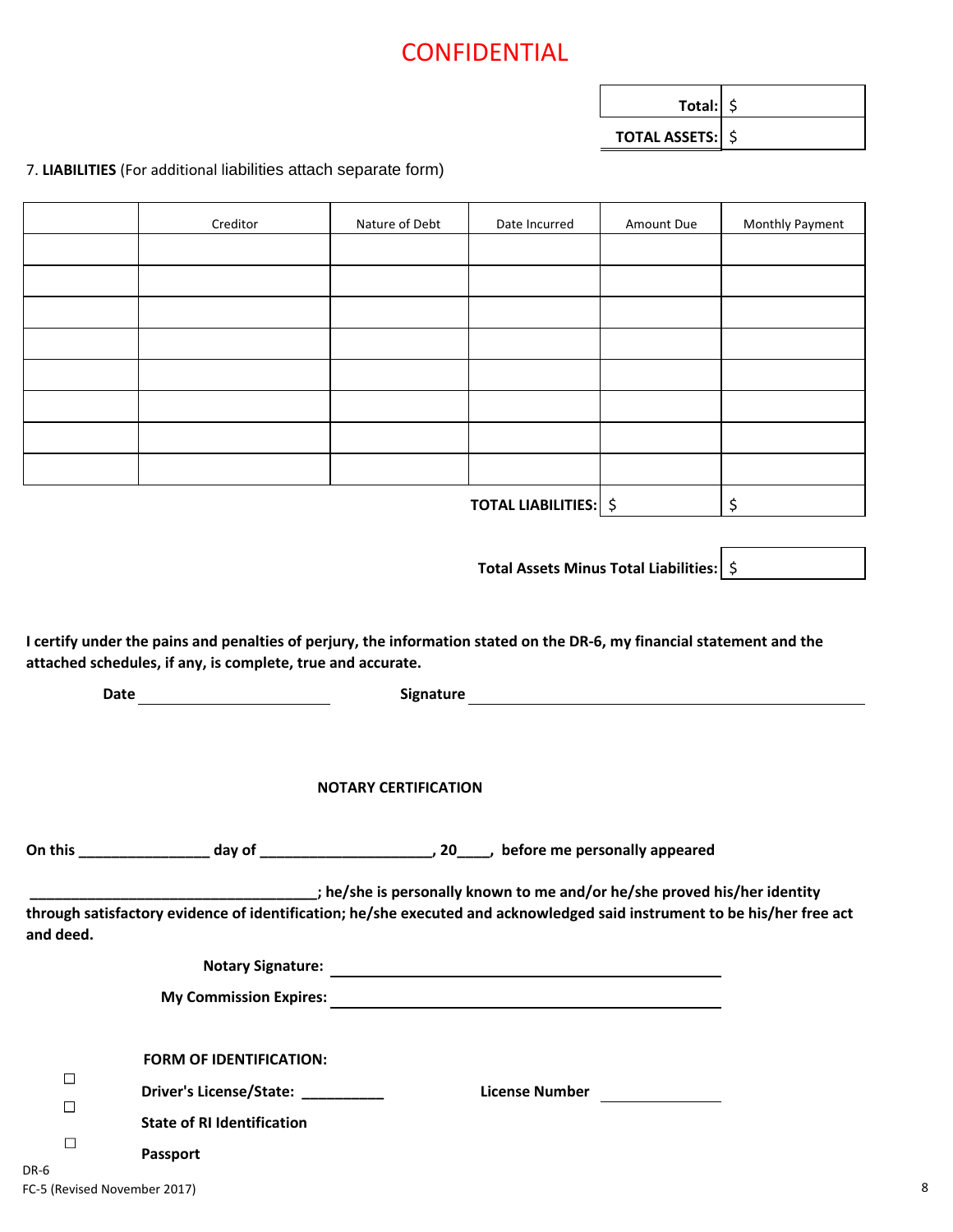| □                              | <b>Birth Certificate</b>               |                                                                                                                 |                   |    |  |
|--------------------------------|----------------------------------------|-----------------------------------------------------------------------------------------------------------------|-------------------|----|--|
| □                              |                                        | Other ID: New York District Product Product Product Product Product Product Product Product Product Product Pro |                   |    |  |
|                                |                                        |                                                                                                                 | <b>SCHEDULE A</b> |    |  |
|                                |                                        | <b>RENT FROM INCOME PRODUCING PROPERTY</b>                                                                      |                   |    |  |
|                                |                                        |                                                                                                                 |                   |    |  |
|                                | <b>Gross Annual Rent Received:</b>     |                                                                                                                 |                   |    |  |
|                                |                                        |                                                                                                                 |                   |    |  |
| <b>Property Address:</b>       |                                        |                                                                                                                 |                   |    |  |
|                                |                                        |                                                                                                                 |                   |    |  |
|                                |                                        |                                                                                                                 |                   |    |  |
| <b>Annual Rental Expenses:</b> |                                        |                                                                                                                 |                   |    |  |
| Advertising:                   |                                        |                                                                                                                 |                   |    |  |
|                                | Motor Vehicle and Travel:              |                                                                                                                 |                   |    |  |
| Insurance:                     |                                        |                                                                                                                 |                   |    |  |
| Cleaning and Maintenance:      |                                        |                                                                                                                 |                   |    |  |
| Commissions:                   |                                        |                                                                                                                 |                   |    |  |
|                                | Interest on Mortgage to Banks:         |                                                                                                                 |                   |    |  |
| Other Interest (Specify):      |                                        |                                                                                                                 |                   |    |  |
|                                |                                        |                                                                                                                 |                   |    |  |
|                                |                                        |                                                                                                                 |                   |    |  |
|                                | Legal and Professional Services:       |                                                                                                                 |                   |    |  |
| Repairs:                       |                                        |                                                                                                                 |                   |    |  |
| Supplies:                      |                                        |                                                                                                                 |                   |    |  |
| Taxes:                         |                                        |                                                                                                                 |                   |    |  |
| Utilities:                     |                                        |                                                                                                                 |                   |    |  |
| Wages:                         |                                        |                                                                                                                 |                   |    |  |
| Other Expenses:                |                                        |                                                                                                                 |                   |    |  |
|                                |                                        |                                                                                                                 |                   |    |  |
|                                |                                        |                                                                                                                 |                   |    |  |
|                                |                                        |                                                                                                                 |                   |    |  |
|                                | <b>Total Annual Rental Expenses:</b>   |                                                                                                                 |                   | \$ |  |
|                                |                                        |                                                                                                                 |                   |    |  |
|                                | <b>Total Net Annual Rental Income:</b> |                                                                                                                 |                   | \$ |  |